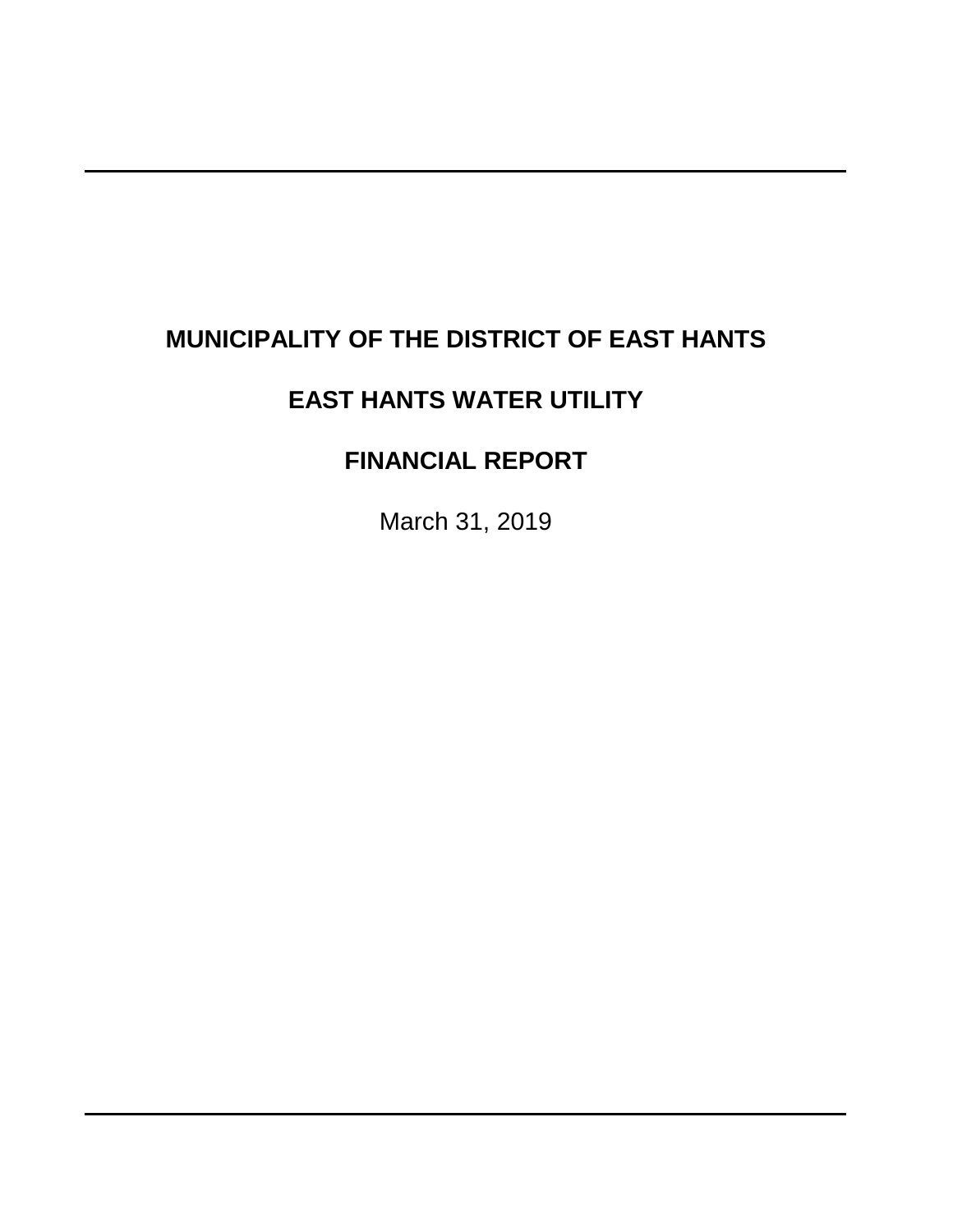|                                                                                       | Page         |
|---------------------------------------------------------------------------------------|--------------|
| Auditor's Report                                                                      |              |
| Statement of Financial Position of the Water Utility Operating Fund                   | 1            |
| Statement of Financial Activities of the Water Utility Operating Fund                 | $\mathbf{2}$ |
| Statement of Financial Position of the Water Utility Capital Fund                     | 3            |
| Statement of Financial Activities of the Water Utility Capital Fund                   | 4            |
| Notes to the Financial Statements                                                     | $5 - 7$      |
| Schedule of Investment in Water Utility Plant and Equipment                           | 8            |
| Schedule to the Statement of Financial Activities of the Water Utility Operating Fund | 9            |
| Schedule of Capital Debt Charges and Term Debt of the Water Utility Capital Fund      | 10           |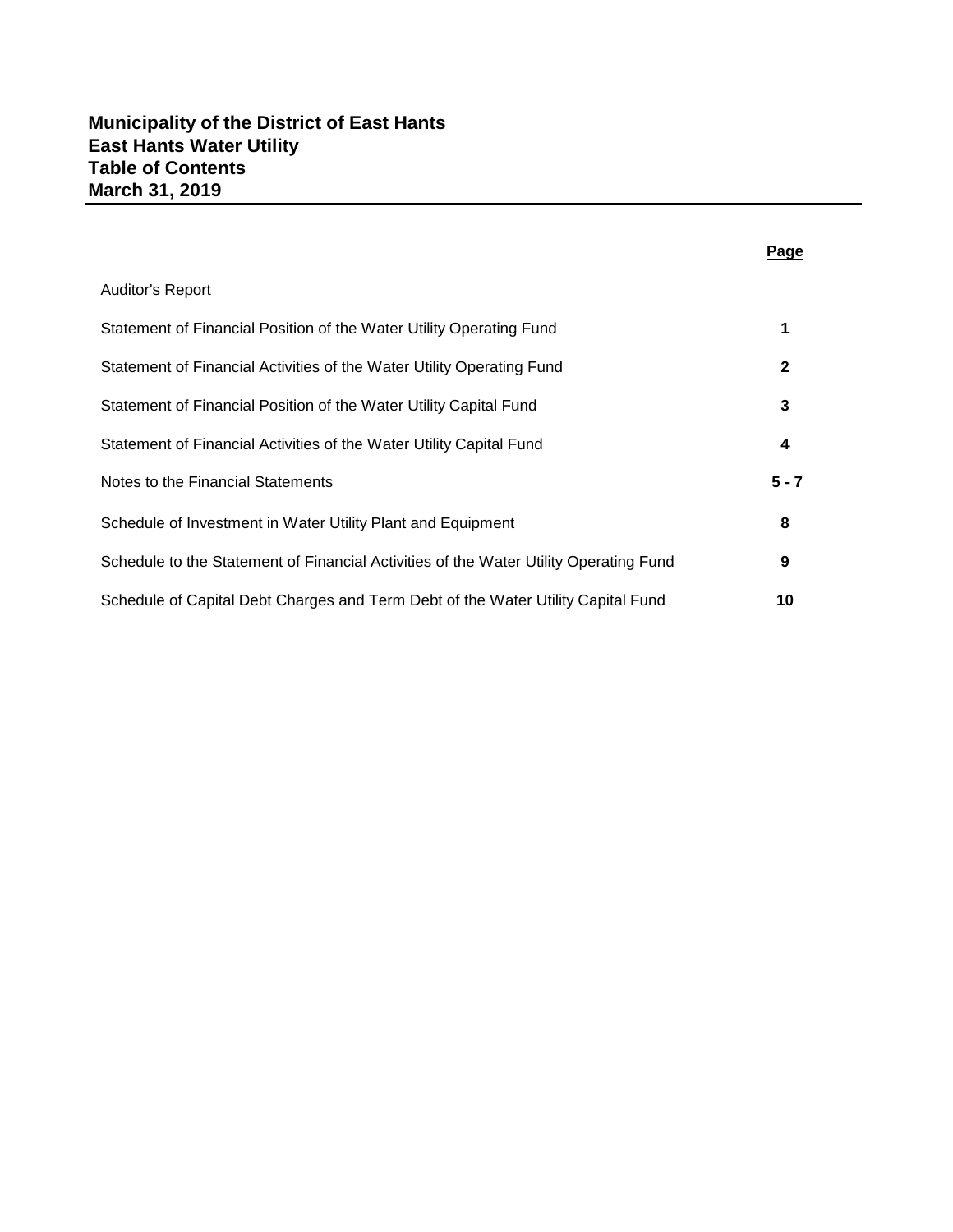# **Deloitte.**

Deloitte LLP Purdy's Wharf Tower II 1969 Upper Water Street **Suite 1500** Halifax NS B3J 3R7 Canada

Tel: 902-422-8541 Fax: 902-423-5820 www.deloitte.ca

# **Independent Auditor's Report**

To the Municipal Council of the Municipality of the District of East Hants

#### **Report on the Audit of the Financial Statements Opinion**

We have audited the financial statements of East Hants Water Utility (the "Utility"), which comprise the statement of financial position as at March 31, 2019, and the statements of financial activities for the year then ended, and notes to the financial statements, including a summary of significant accounting policies (collectively referred to as the "financial statements"). The financial statements have been prepared by management of the Municipality of the District of East Hants based on the accounting principles prescribed for Nova Scotia water utilities by the Nova Scotia Utility and Review Board.

In our opinion, the accompanying financial statements present fairly, in all material respects, the financial position of the Utility as at March 31, 2019, and the results of its financial activities in accordance with accounting principals for Nova Scotia water utilities by the Nova Scotia Utility and Review Board.

#### **Basis for Opinion**

We conducted our audit in accordance with Canadian generally accepted auditing standards ("Canadian GAAS"). Our responsibilities under those standards are further described in the Auditor's Responsibilities for the Audit of the Financial Statements section of our report. We are independent of the Utility in accordance with the ethical requirements that are relevant to our audit of the financial statements in Canada, and we have fulfilled our other ethical responsibilities in accordance with these requirements. We believe that the audit evidence we have obtained is sufficient and appropriate to provide a basis for our opinion.

#### **Responsibilities of Management for the Financial Statements**

Management is responsible for the preparation and fair presentation of the financial statements in accordance with accounting principals for Nova Scotia water utilities by the Nova Scotia Utility and Review Board, and for such internal control as management determines is necessary to enable the preparation of financial statements that are free from material misstatement, whether due to fraud or error.

In preparing the financial statements, management is responsible for assessing the Utility's ability to continue as a going concern, disclosing, as applicable, matters related to going concern and using the going concern basis of accounting unless management either intends to liquidate the Utility or to cease operations, or has no realistic alternative but to do so.

#### Auditor's Responsibilities for the Audit of the Financial Statements

Our objectives are to obtain reasonable assurance about whether the financial statements as a whole are free from material misstatement, whether due to fraud or error, and to issue an auditor's report that includes our opinion. Reasonable assurance is a high level of assurance, but is not a guarantee that an audit conducted in accordance with Canadian GAAS will always detect a material misstatement when it exists. Misstatements can arise from fraud or error and are considered material if, individually or in the aggregate, they could reasonably be expected to influence the economic decisions of users taken on the basis of these financial statements.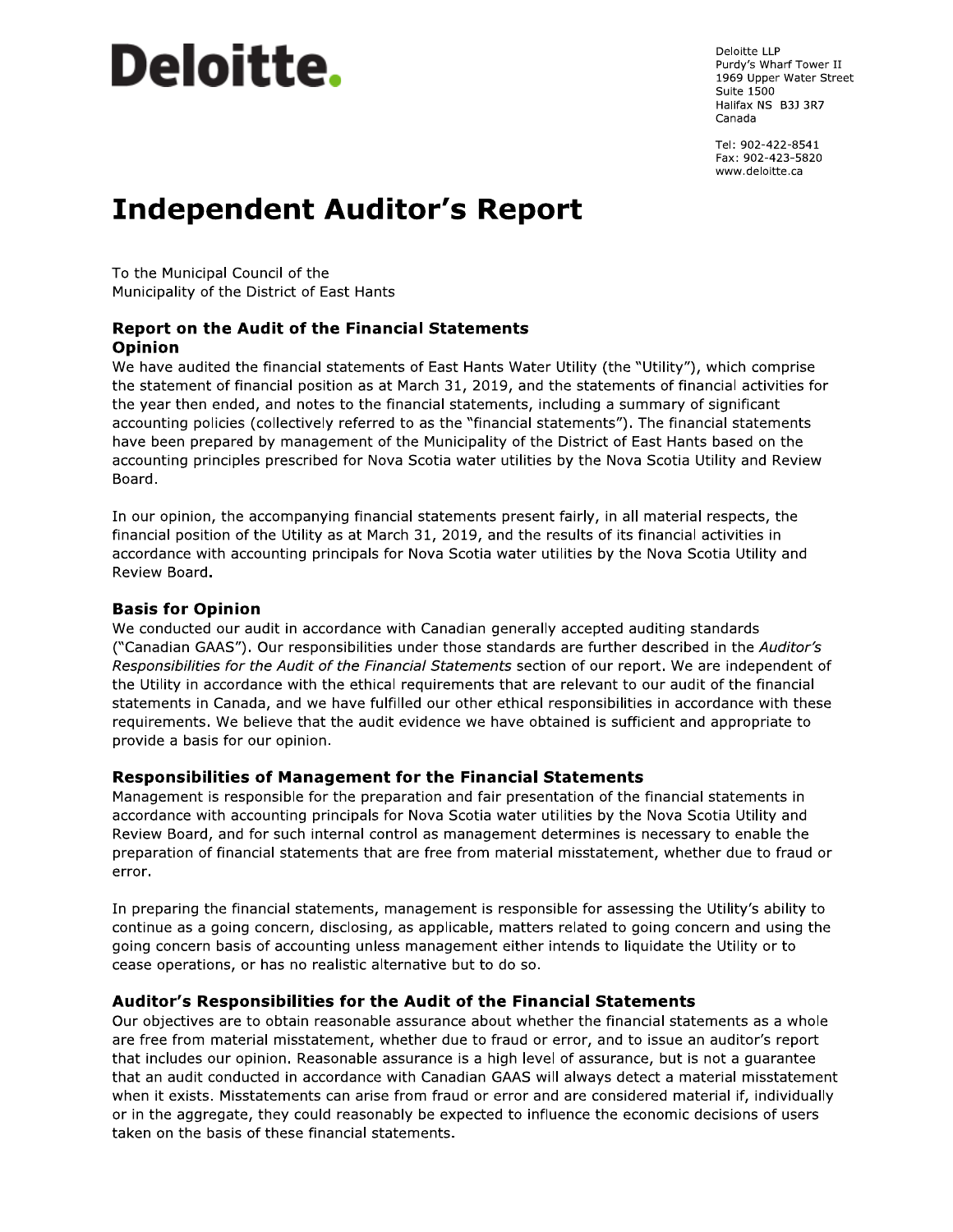As part of an audit in accordance with Canadian GAAS, we exercise professional judgment and maintain professional skepticism throughout the audit. We also:

- Identify and assess the risks of material misstatement of the financial statements, whether due to fraud or error, design and perform audit procedures responsive to those risks, and obtain audit evidence that is sufficient and appropriate to provide a basis for our opinion. The risk of not detecting a material misstatement resulting from fraud is higher than for one resulting from error, as fraud may involve collusion, forgery, intentional omissions, misrepresentations, or the override of internal control.
- Obtain an understanding of internal control relevant to the audit in order to design audit procedures that are appropriate in the circumstances, but not for the purpose of expressing an opinion on the effectiveness of the Utility's internal control.
- Evaluate the appropriateness of accounting policies used and the reasonableness of accounting estimates and related disclosures made by management.
- Conclude on the appropriateness of management's use of the going concern basis of accounting and, based on the audit evidence obtained, whether a material uncertainty exists related to events or conditions that may cast significant doubt on the Utility's ability to continue as a going concern. If we conclude that a material uncertainty exists, we are required to draw attention in our auditor's report to the related disclosures in the financial statements or, if such disclosures are inadequate, to modify our opinion. Our conclusions are based on the audit evidence obtained up to the date of our auditor's report. However, future events or conditions may cause the Utility to cease to continue as a going concern.
- Evaluate the overall presentation, structure and content of the financial statements, including the disclosures, and whether the financial statements represent the underlying transactions and events in a manner that achieves fair presentation.

We communicate with those charged with governance regarding, among other matters, the planned scope and timing of the audit and significant audit findings, including any significant deficiencies in internal control that we identify during our audit.

Deloitte LLP

Chartered Professional Accountants Halifax, Nova Scotia August 6, 2019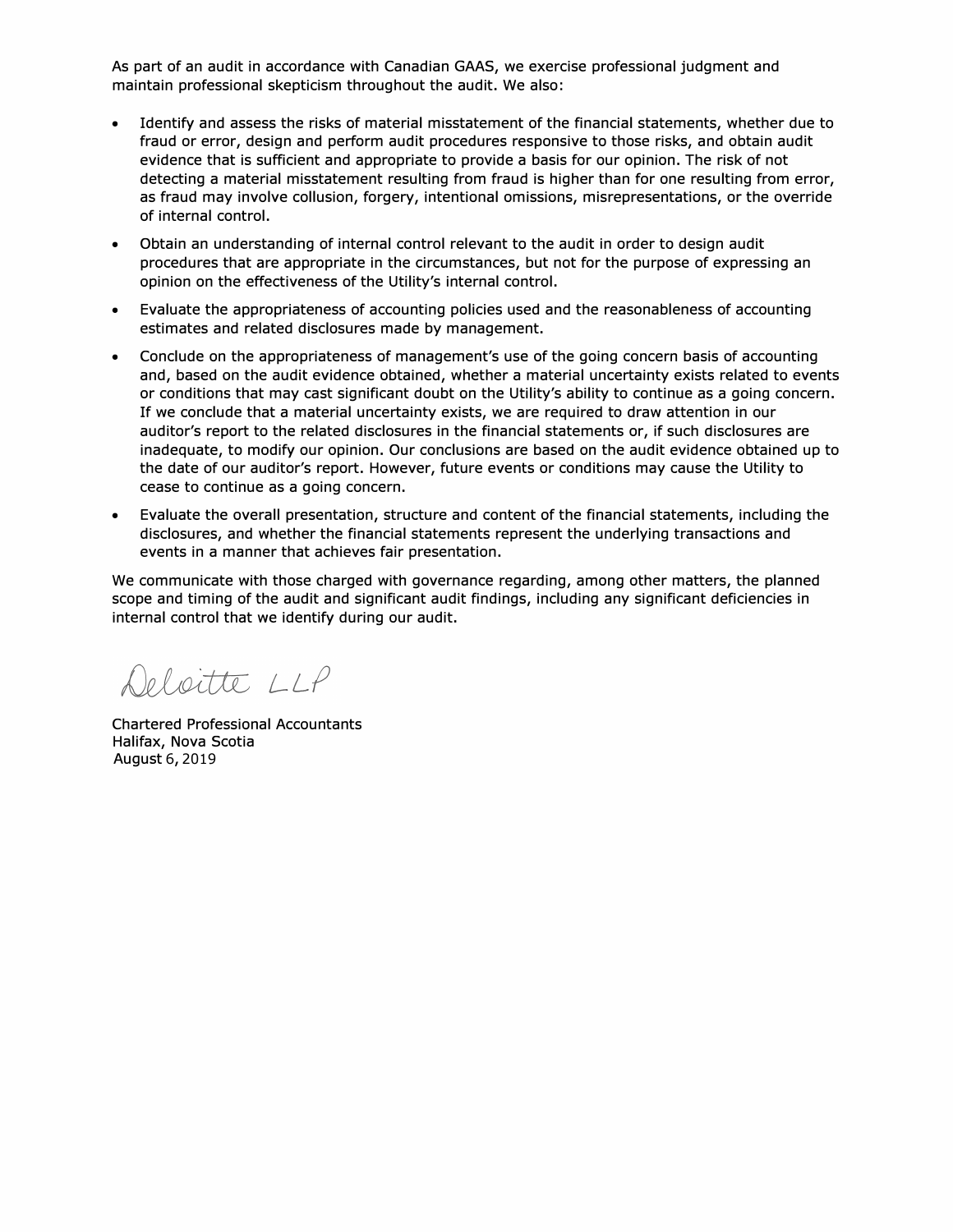# **Municipality of the District of East Hants East Hants Water Utility Operating Fund Statement of Financial Position As at March 31, 2019**

|                                                          | 2019 |           |    | 2018      |  |
|----------------------------------------------------------|------|-----------|----|-----------|--|
| <b>FINANCIAL ASSETS</b>                                  |      |           |    |           |  |
| Cash - bank                                              | \$   | 1,482,777 | \$ | 1,086,645 |  |
| Rates receivable (less allowance for doubtful accounts - |      |           |    |           |  |
| \$2,743; 2019 - \$2,660; 2018 - Note 1b)                 |      | 657,988   |    | 630,313   |  |
| Accounts receivable                                      |      | 30,172    |    | 25,974    |  |
| Inventory, at cost                                       |      | 4,565     |    | 3,628     |  |
| Prepaid expenses                                         |      | 12,792    |    | 11,714    |  |
|                                                          |      | 2,188,294 |    | 1,758,274 |  |
| <b>LIABILITIES</b>                                       |      |           |    |           |  |
| Accounts payable and accrued liabilities                 | \$   | 48,528    | \$ | 50,492    |  |
| Deferred revenue - general                               |      | 49,130    |    | 40,070    |  |
|                                                          |      | 97,658    |    | 90,562    |  |
| <b>SURPLUS</b>                                           |      | 2,090,636 |    | 1,667,712 |  |
|                                                          |      |           |    |           |  |
|                                                          |      | 2,188,294 |    | 1,758,274 |  |
|                                                          |      |           |    |           |  |

**Approved on Behalf of the Municipality of the District of East Hants**

Warden

Clerk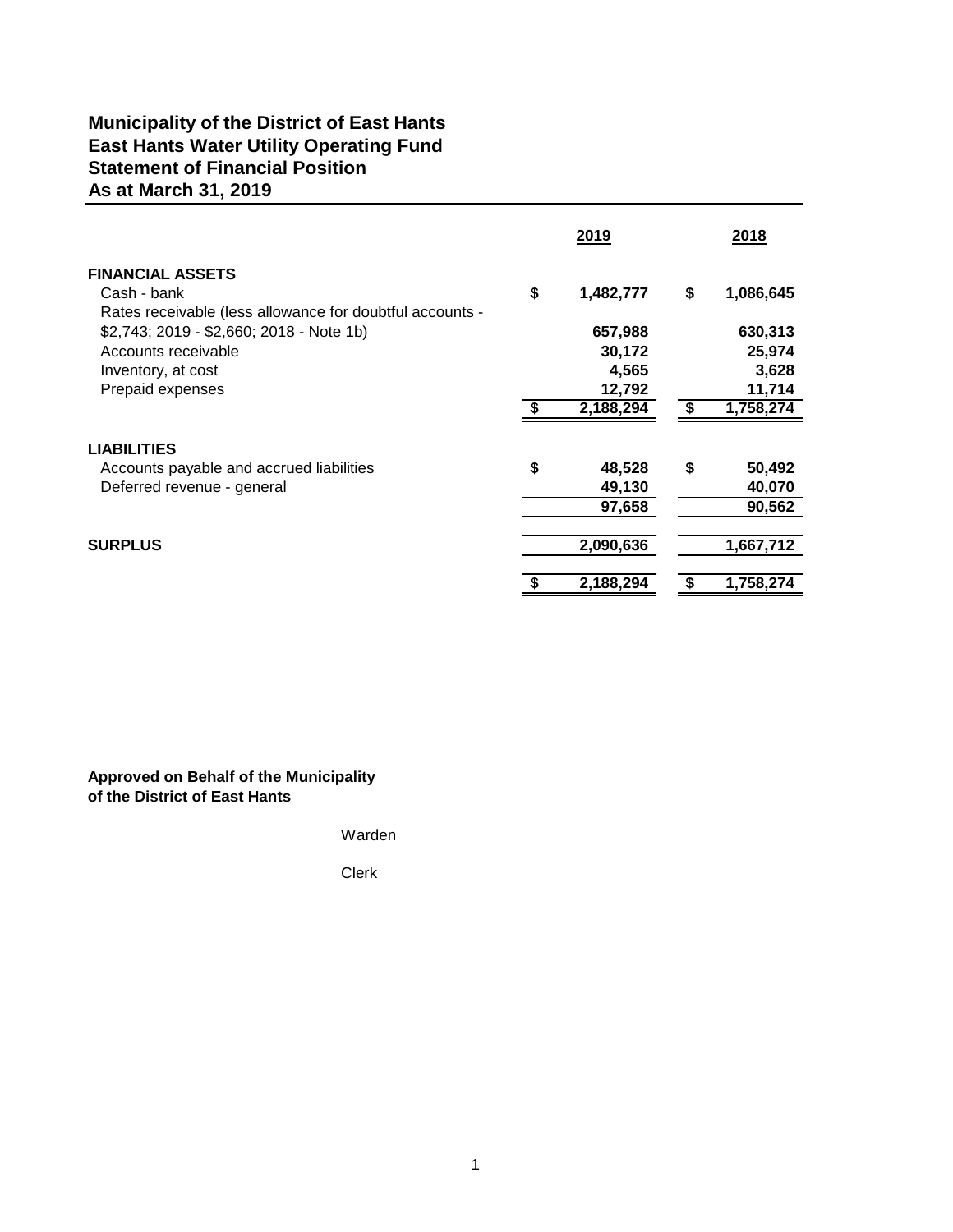# **Municipality of the District of East Hants East Hants Water Utility Operating Fund Year Ended March 31, 2019 Statement of Financial Activities**

|                                       |    | <b>Budget</b> |                                      |            |                 |
|---------------------------------------|----|---------------|--------------------------------------|------------|-----------------|
|                                       |    | 2019          |                                      | 2019       | 2018            |
|                                       |    | (Unaudited)   |                                      |            |                 |
| <b>OPERATING REVENUE</b>              |    |               |                                      |            |                 |
| Metered sales                         | S  | 1,947,800     | \$                                   | 1,946,582  | \$<br>1,760,781 |
| Public fire protection                |    | 530,474       |                                      | 530,474    | 510,359         |
| Coin meter                            |    | 58,300        |                                      | 100,039    | 64,018          |
| Miscellaneous income                  |    | 15,725        |                                      | 19,260     | 19,292          |
| <b>TOTAL OPERATING REVENUE</b>        |    | 2,552,299     |                                      | 2,596,355  | 2,354,450       |
| <b>OPERATING EXPENDITURES</b>         |    |               |                                      |            |                 |
| Source of Supply                      |    | 16,900        |                                      | 9,688      | 11,600          |
| Pumping                               |    | 232,327       |                                      | 194,129    | 215,377         |
| Water treatment                       |    | 460,249       |                                      | 422,785    | 450,197         |
| Transmission and distribution         |    | 586,265       |                                      | 548,496    | 536,620         |
| Administrative and general            |    | 348,463       |                                      | 284,242    | 276,801         |
| Depreciation                          |    | 420,145       |                                      | 272,435    | 237,448         |
| <b>TOTAL OPERATING EXPENDITURES</b>   |    | 2,064,349     |                                      | 1,731,775  | 1,728,043       |
|                                       |    |               |                                      |            |                 |
| <b>NET OPERATING REVENUE</b>          |    | 487,950       |                                      | 864,580    | 626,407         |
| <b>NON-OPERATING REVENUE</b>          |    |               |                                      |            |                 |
| Interest                              |    | 5,760         |                                      | 8,666      | 5,948           |
| <b>Student Employment Funding</b>     |    | 1,552         |                                      |            |                 |
|                                       |    | 7,312         |                                      | 8,666      | 5,948           |
| <b>NON-OPERATING EXPENDITURES</b>     |    |               |                                      |            |                 |
| Interest                              |    | 197,645       |                                      | 197,645    | 208,127         |
| Principal                             |    | 229,162       |                                      | 229,162    | 220,424         |
| Capital out of revenue                |    | 31,250        |                                      | 23,515     | 30,742          |
|                                       |    | 458,057       |                                      | 450,322    | 459,293         |
| <b>NET NON-OPERATING EXPENDITURES</b> |    | (450, 745)    |                                      | (441, 656) | (453, 345)      |
|                                       |    |               |                                      |            |                 |
| <b>NET REVENUE (EXPENSE)</b>          |    | 37,205        |                                      | 422,924    | 173,062         |
| <b>SURPLUS, BEGINNING OF YEAR</b>     |    | 1,667,712     |                                      | 1,667,712  | 1,494,650       |
| <b>SURPLUS, END OF YEAR</b>           | \$ | 1,704,917     | $\overline{\boldsymbol{\mathsf{s}}}$ | 2,090,636  | \$<br>1,667,712 |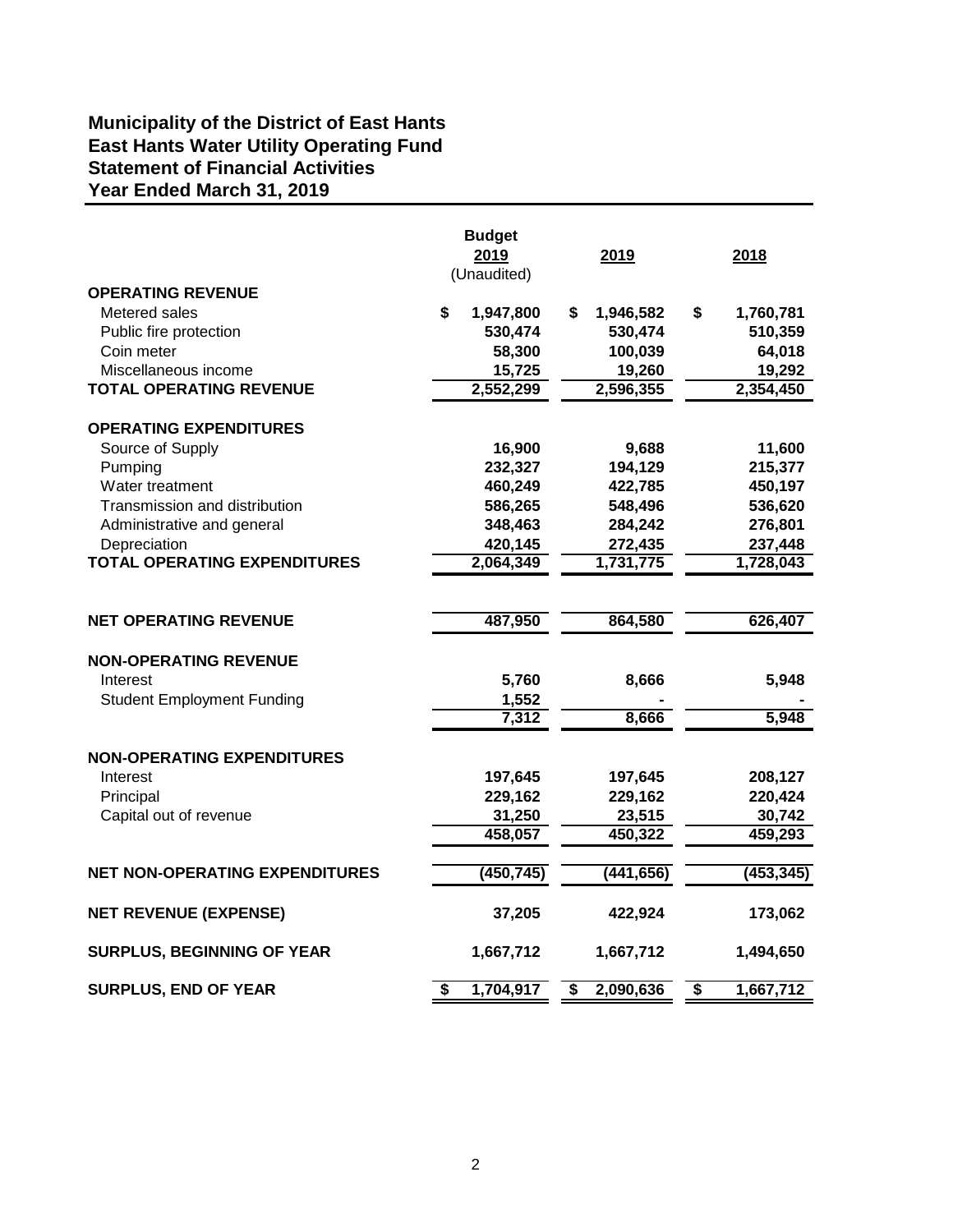# **Municipality of the District of East Hants East Hants Water Utility Capital Fund As at March 31, 2019 Statement of Financial Position**

|                                                                                                                               | 2019 |                                                 |         | 2018                                                        |  |
|-------------------------------------------------------------------------------------------------------------------------------|------|-------------------------------------------------|---------|-------------------------------------------------------------|--|
| <b>ASSETS</b><br>Cash - bank<br>Cash - depreciation (Note 2)<br>Accounts receivable<br>Utility plant and equipment (schedule) | \$   | 1,189,556<br>14,480<br>28,218,502<br>29,422,538 | \$<br>S | 426,444<br>1,909,838<br>351,415<br>27,040,655<br>29,728,352 |  |
| <b>LIABILITIES</b><br><b>Bank indebtedness</b>                                                                                | \$   | 1,235                                           | \$      |                                                             |  |
| Accounts payable                                                                                                              |      | 2,857                                           |         | 767,471                                                     |  |
| Term debt (Note 3)                                                                                                            |      | 4,079,959                                       |         | 4,309,121                                                   |  |
| Deferred contributions                                                                                                        |      | 9,416,052                                       |         | 9,385,763                                                   |  |
| Accumulated depreciation                                                                                                      |      | 5,919,479                                       |         | 5,601,886                                                   |  |
|                                                                                                                               |      | 19,419,582                                      |         | 20,064,241                                                  |  |
| <b>INVESTMENT IN CAPITAL ASSETS</b>                                                                                           |      | 10,002,956                                      |         | 9,664,111                                                   |  |
|                                                                                                                               |      | 29,422,538                                      |         | 29,728,352                                                  |  |
|                                                                                                                               |      |                                                 |         |                                                             |  |

#### **Approved on Behalf of the Municipality of the District of East Hants**

Warden

Clerk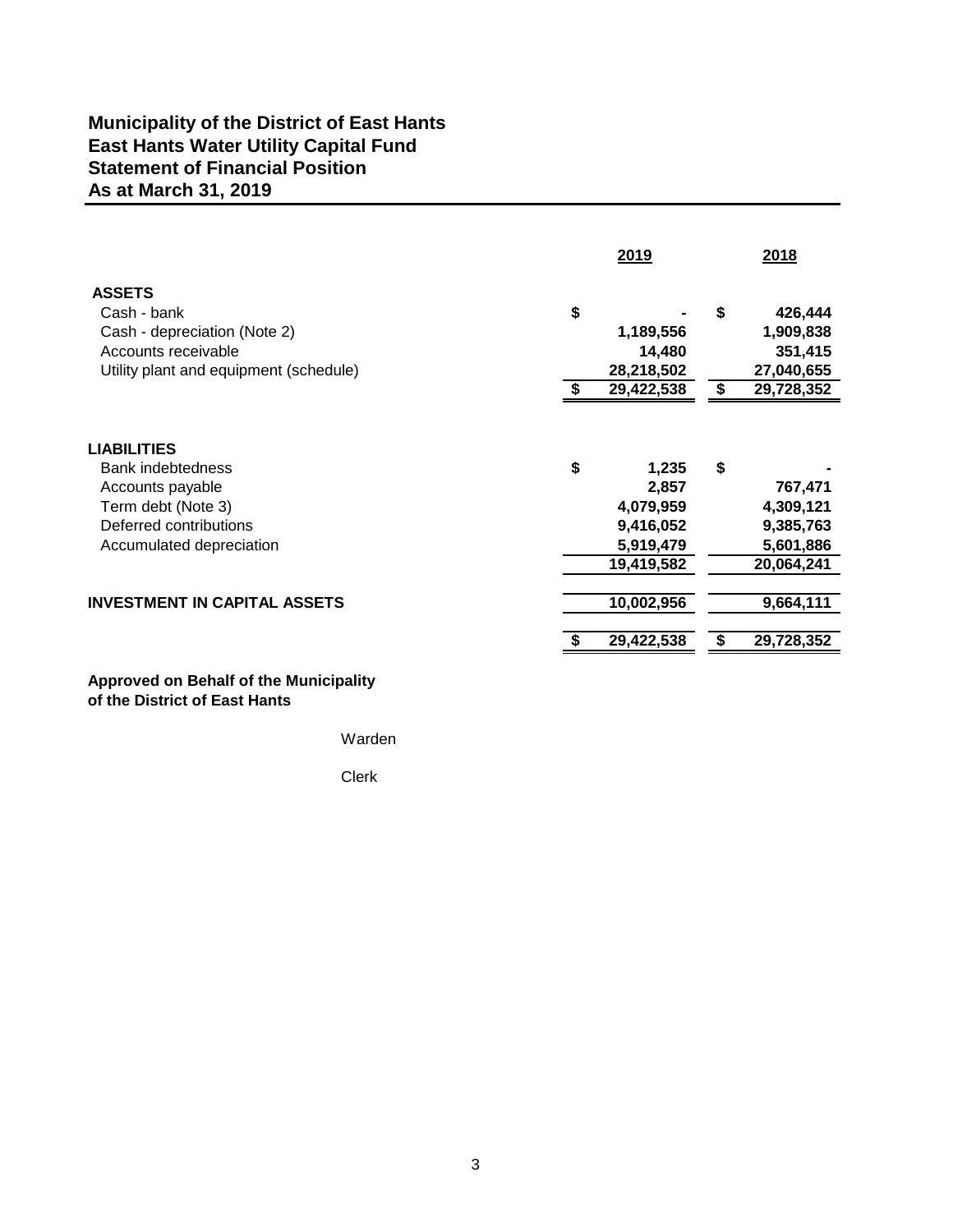# **Municipality of the District of East Hants East Hants Water Utility Capital Fund Year Ended March 31, 2019 Statement of Financial Activities**

|                                                       | 2019             | 2018            |  |
|-------------------------------------------------------|------------------|-----------------|--|
| <b>REVENUE</b>                                        |                  |                 |  |
| Investment income                                     | \$<br>63,055     | \$<br>33,980    |  |
| Development & other contributions applied             | 12,464           | 388,971         |  |
|                                                       | 75,519           | 422,951         |  |
| <b>EXPENSE</b>                                        |                  |                 |  |
| Loss (Gain) on disposal of TCA - Environmental Health | (10, 648)        | 46,541          |  |
| <b>FINANCING AND TRANSFERS</b>                        |                  |                 |  |
| Transfers from operations                             | 23,516           | 30,742          |  |
| Transfers from special reserves (capital)             |                  | 1,253,512       |  |
| Term debt retired                                     | 229,162          | 220,424         |  |
|                                                       | 252,678          | 1,504,678       |  |
| <b>CHANGE IN FUND BALANCE</b>                         | 338,845          | 1,881,088       |  |
|                                                       |                  |                 |  |
| <b>BEGINNING FUND BALANCE</b>                         | 9,664,111        | 7,783,023       |  |
| <b>ENDING FUND BALANCE</b>                            | \$<br>10,002,956 | \$<br>9,664,111 |  |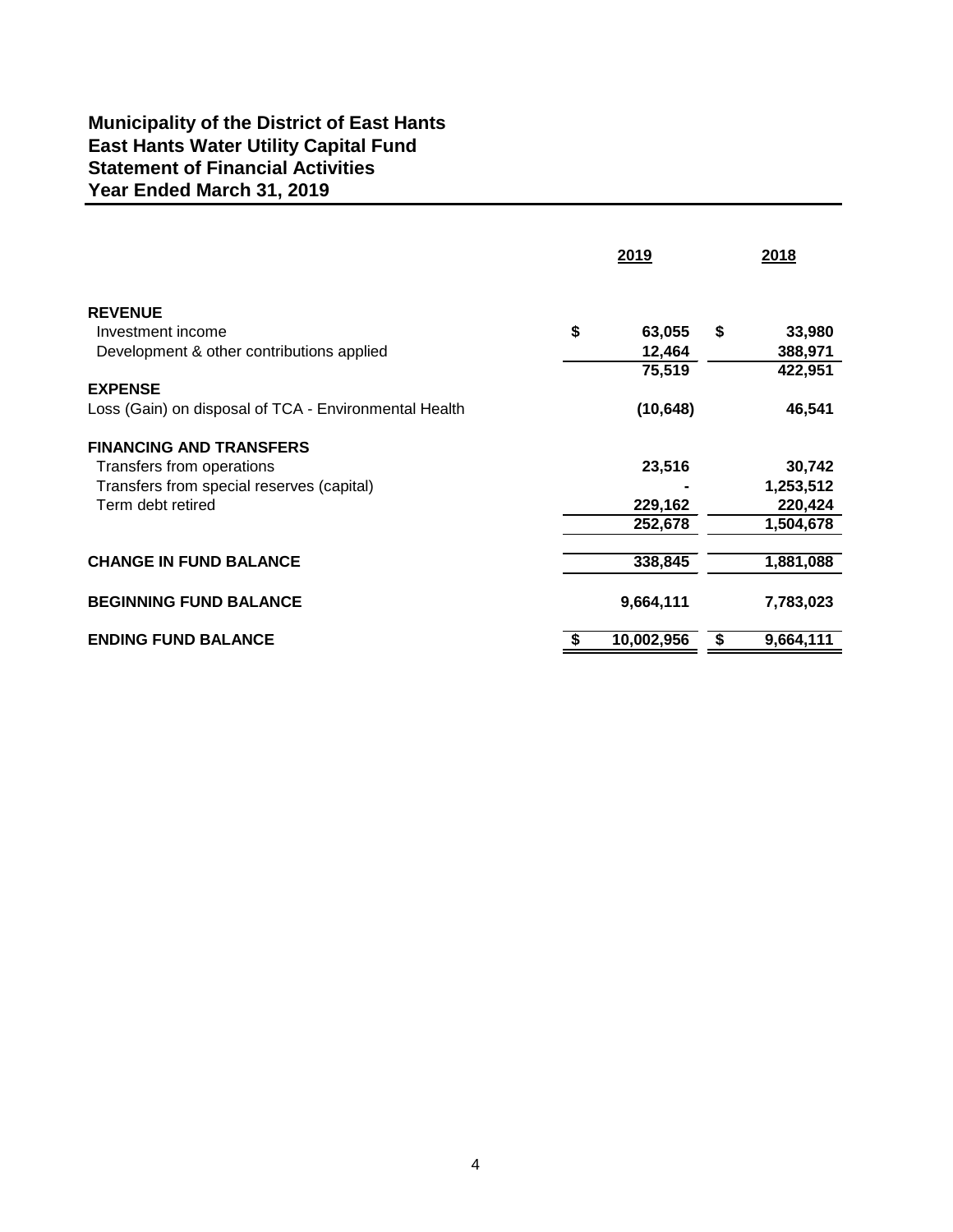#### **MUNICIPALITY OF THE DISTRICT OF EAST HANTS EAST HANTS WATER UTILITY NOTES TO THE FINANCIAL STATEMENTS MARCH 31, 2019**

#### **1. ACCOUNTING POLICIES**

The East Hants Water Utility financial statements have been prepared in accordance with the accounting principles prescribed for Nova Scotia water utilities by the Nova Scotia Utility and Review Board (NSUARB) and are intended for the use of Council, Nova Scotia Municipal Affairs and the NSUARB.

The basis of accounting used in these financial statements differs materially from Canadian generally accepted accounting principles (GAAP) as prescribed in the Canadian Public Sector accounting standards established by the Public Sector Accounting Board (PSAB) of the Chartered Professional Accountants of Canada (CPA Canada). The significant differences from GAAP are described below. GAAP requires that:

- Principal payments on debt should not be reported on the Statement of Financial Activities
- A Statement of Cash Flows should be presented
- Accumulated depreciation be netted against Utility Plant and Equipment and presented within assets

Other significant accounting policies are as follows:

#### **a) Revenue and Expenditure**

Revenue and expenditure items are recorded on an accrual basis.

Certain sources of revenue, including forfeited discounts, are recorded on a cash basis.

Principal and interest payments relating to long-term debt are recorded as an expense when paid.

Interest earned on amortization funds is recorded as an addition to the Depreciation Fund.

The Municipal Water Utility receives donated capital assets and grants to cover capital expenditures. These are recorded as deferred contributions and amortized into revenue at a rate corresponding with the depreciation rate for the related capital assets.

#### **b) Allowance for Doubtful Accounts**

A valuation allowance is provided for estimated losses that will be incurred in collecting rates receivable outstanding.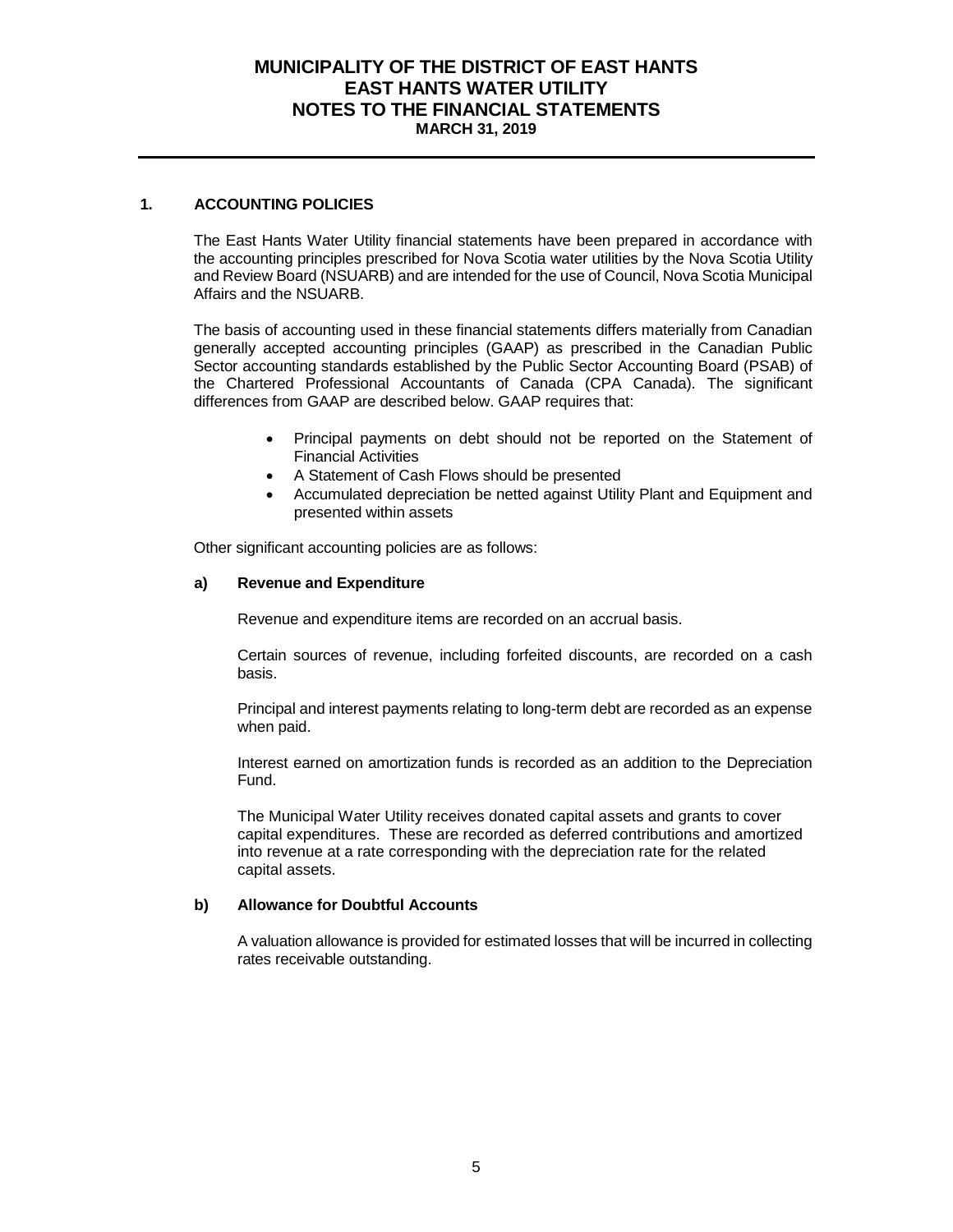#### **MUNICIPALITY OF THE DISTRICT OF EAST HANTS EAST HANTS WATER UTILITY NOTES TO THE FINANCIAL STATEMENTS MARCH 31, 2019**

#### **1. ACCOUNTING POLICIES (CONTINUED)**

#### **c) Utility Plant and Equipment**

Utility plant and equipment and projects in progress are recorded at the Utility's gross cost. Funds received through capital assistance programs or cost-sharing arrangements are treated as deferred contributions in the capital fund. Interest incurred during construction on significant water capital projects is capitalized. Interest is calculated at the prevailing rates for projects temporarily funded by general or water utility operations. Utility plant and equipment donated by external parties, generally developers, have been recorded at their estimated value.

#### **d) Depreciation**

Depreciation of donated Utility plant and equipment and depreciation of other capital assets is recorded in the Water Capital Fund calculated on a formula prescribed by the Utility Review Board. An amount of cash equal to the deprecation claimed is set aside annually out of earnings and transferred to a Depreciation Fund.

#### **e) Allocation of Municipal Costs to Water Utility Funds**

Where identifiable, costs incurred by the Municipality of East Hants on behalf of the Water Utility are charged to the utility funds. The salaries and overtime of Infrastructure & Operations Water staff is allocated in proportion to time spent working for the Utility. A portion of administrative salaries and other expenses of the Municipality are allocated to water operations.

#### **2. DEPRECIATION FUND**

|                                | 2019        | 2018        |
|--------------------------------|-------------|-------------|
| Cash, beginning of year        | \$1,909,838 | \$1,843,015 |
| Add:                           |             |             |
| Depreciation                   | 272.435     | 237,448     |
| Interest earned                | 63.055      | 33,980      |
| Deduct:                        |             |             |
| Appropriations to Capital Fund | (1,055,770) | (204, 605)  |
| Cash, end of year              | \$1,189,556 | \$1,909,838 |

#### **3. TERM DEBT**

All term debt has been issued in the name of the Municipality of East Hants and has been properly authorized by Nova Scotia Municipal Affairs. See schedule of Capital Debt Charges and Term Debt.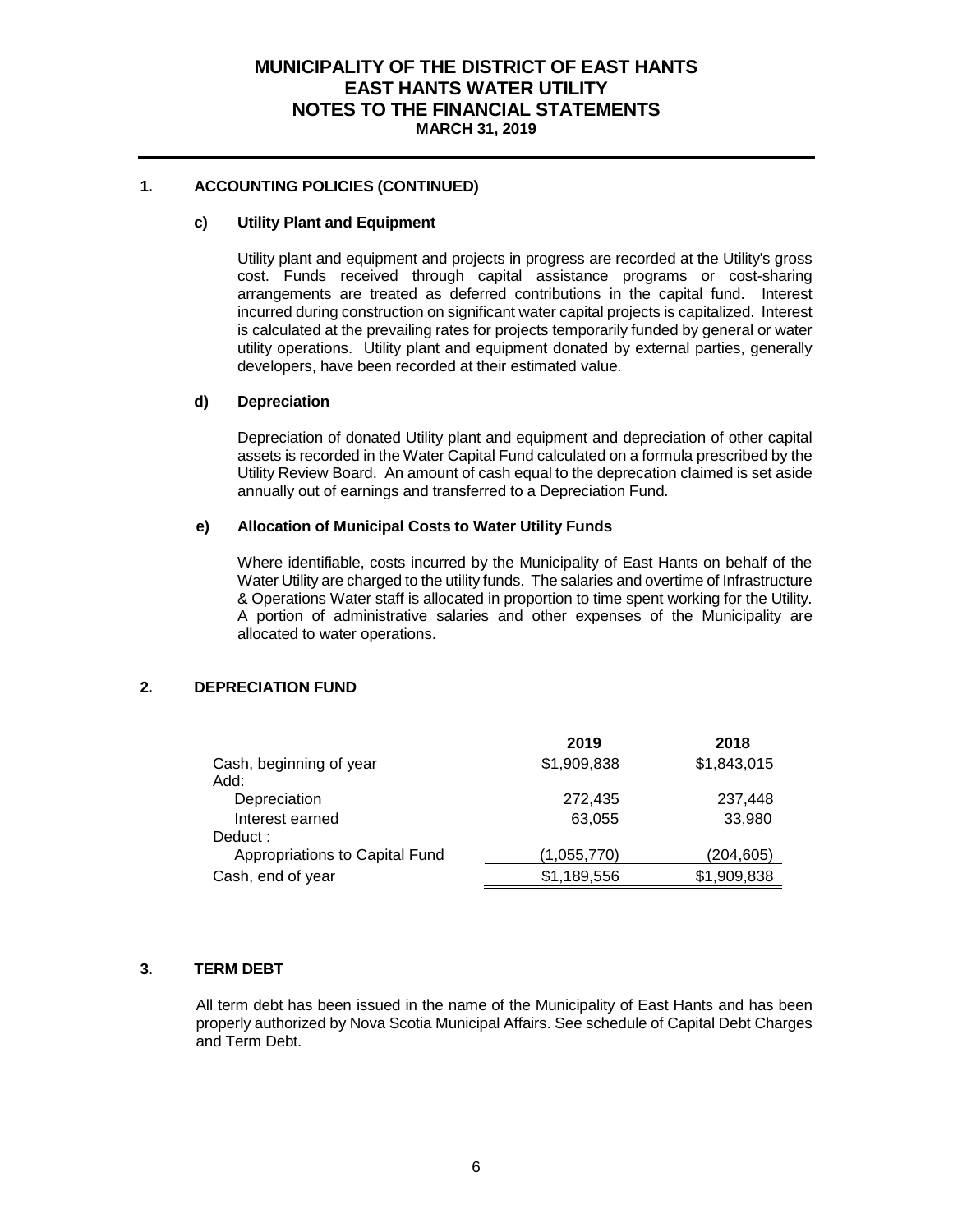#### **MUNICIPALITY OF THE DISTRICT OF EAST HANTS EAST HANTS WATER UTILITY NOTES TO THE FINANCIAL STATEMENTS MARCH 31, 2019**

#### **4. RATE BASE & RATE OF RETURN**

|                                | 2019                         | 2018         |
|--------------------------------|------------------------------|--------------|
| Net operating revenue          |                              |              |
| Operating revenue              | \$2,596,355                  | \$2,354,450  |
| Operating expenditures         | (1,731,775)                  | (1,728,043)  |
| Net operating revenue          | \$864,580                    | \$626,407    |
| Rate base                      |                              |              |
| Utility plant and equipment    | 28,218,502                   | 27,040,655   |
| Less: Accumulated depreciation | 5,919,479                    | 5,601,886    |
| Less: contributed assets       | 10,262,322                   | 10,090,500   |
| Rate base                      | \$12,036,701                 | \$11,348,269 |
| Rate of return on rate base    | 7.20%                        | 5.60%        |
| Rate of return on rate base:   | <u>Net operating revenue</u> | $\times$ 100 |

Rate Base

#### **5. BUDGET FIGURES**

The East Hants Water Utility's annual budget is approved by Council. The budget figures are not subject to audit procedures.

#### **6. PROPERTY TAX EXEMPTION**

The property assets held by the East Hants Water Utility are exempt for property taxes by the Municipality of East Hants.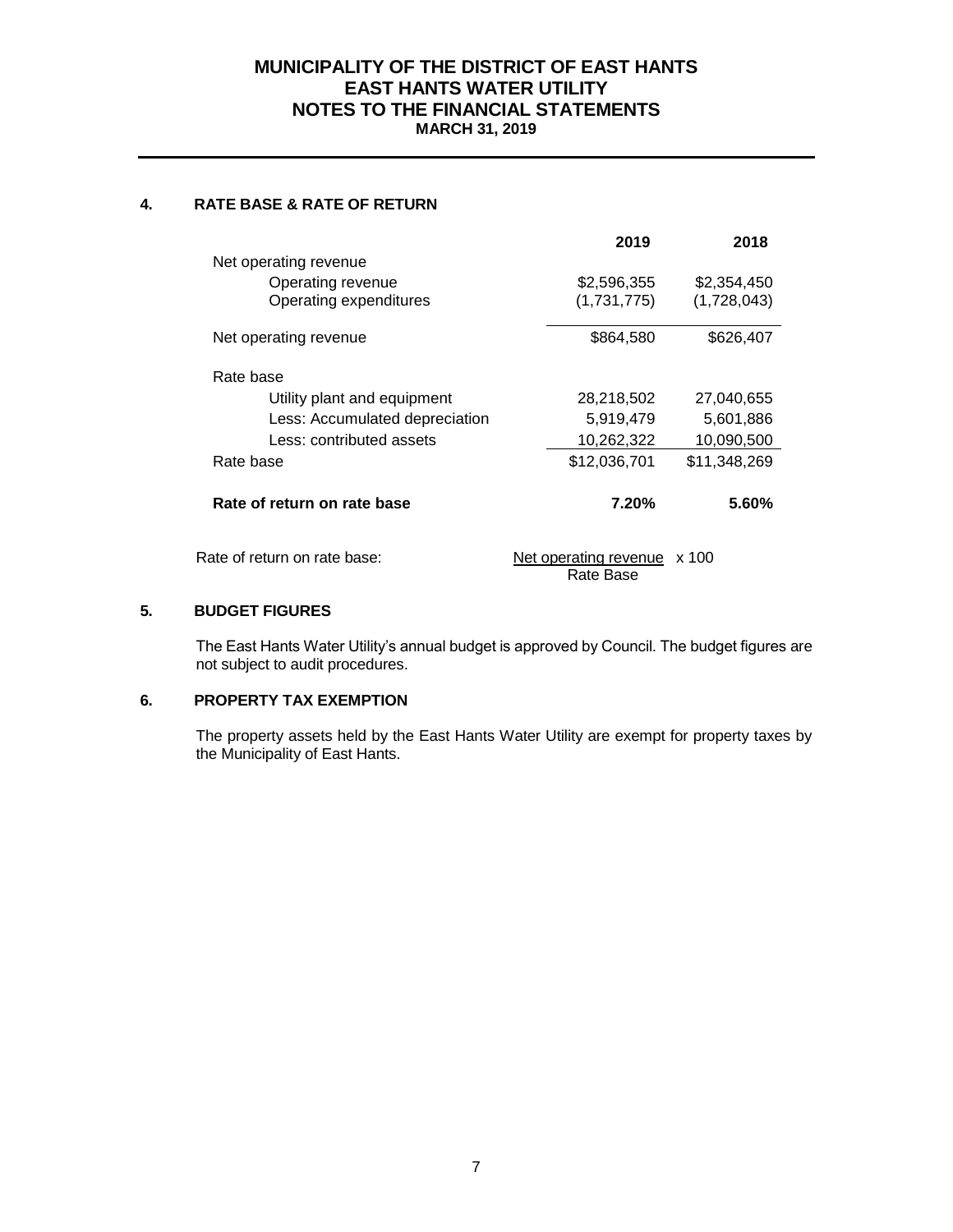# **Schedule of Investment in Water Utility Plant and Equipment Municipality of the District of East Hants East Hants Water Utility As at March 31, 2019**

|                                                    | 2019                                               | 2018             |  |
|----------------------------------------------------|----------------------------------------------------|------------------|--|
| <b>Land and Land rights</b>                        |                                                    |                  |  |
| Coin meter                                         | \$<br>7,500                                        | 7,500<br>\$      |  |
| Other                                              | 17,533                                             | 17,533           |  |
| Fence                                              | 13,540                                             | 13,540           |  |
| Source of supply                                   | 204,432                                            | 204,432          |  |
|                                                    | 243,005                                            | 243,005          |  |
| <b>Structures and improvements</b>                 |                                                    |                  |  |
| Source of supply                                   | 212,931                                            | 212,931          |  |
| Pumping                                            | 118,280                                            | 118,280          |  |
| Water treatment                                    | 12,006,094                                         | 12,006,094       |  |
| <b>Distribution reservoirs</b>                     | 2,145,054                                          | 2,145,054        |  |
|                                                    | 14,482,358                                         | 14,482,359       |  |
|                                                    |                                                    |                  |  |
| <b>Equipment</b>                                   |                                                    |                  |  |
| Pumping                                            | 378,504                                            | 378,504          |  |
| Water treatment                                    | 742,988                                            | 742,988          |  |
| Transportation                                     | 29,488                                             | 29,488           |  |
| Tools and work equipment                           | 40,471                                             | 40,471           |  |
| Other                                              | 306,118                                            | 306,118          |  |
|                                                    | 1,497,568                                          | 1,497,569        |  |
|                                                    |                                                    |                  |  |
| <b>Water Utilities Contributed Buried Services</b> | 1,406,156                                          | 1,234,334        |  |
| <b>Mains</b>                                       |                                                    |                  |  |
| Transmission                                       | 8,329,138                                          | 3,942,428        |  |
| <b>Distribution</b>                                | 118,776                                            | 118,776          |  |
|                                                    | 8,447,914                                          | 4,061,204        |  |
|                                                    |                                                    |                  |  |
| <b>Services</b>                                    | 294,879                                            | 294,879          |  |
| <b>Meters</b>                                      | 1,117,666                                          | 96,373           |  |
| <b>Hydrants</b>                                    | 726,100                                            | 726,097          |  |
| <b>Work In Progress</b>                            | 2,857                                              | 4,404,835        |  |
|                                                    | $\overline{\boldsymbol{\mathsf{s}}}$<br>28,218,502 | \$<br>27,040,655 |  |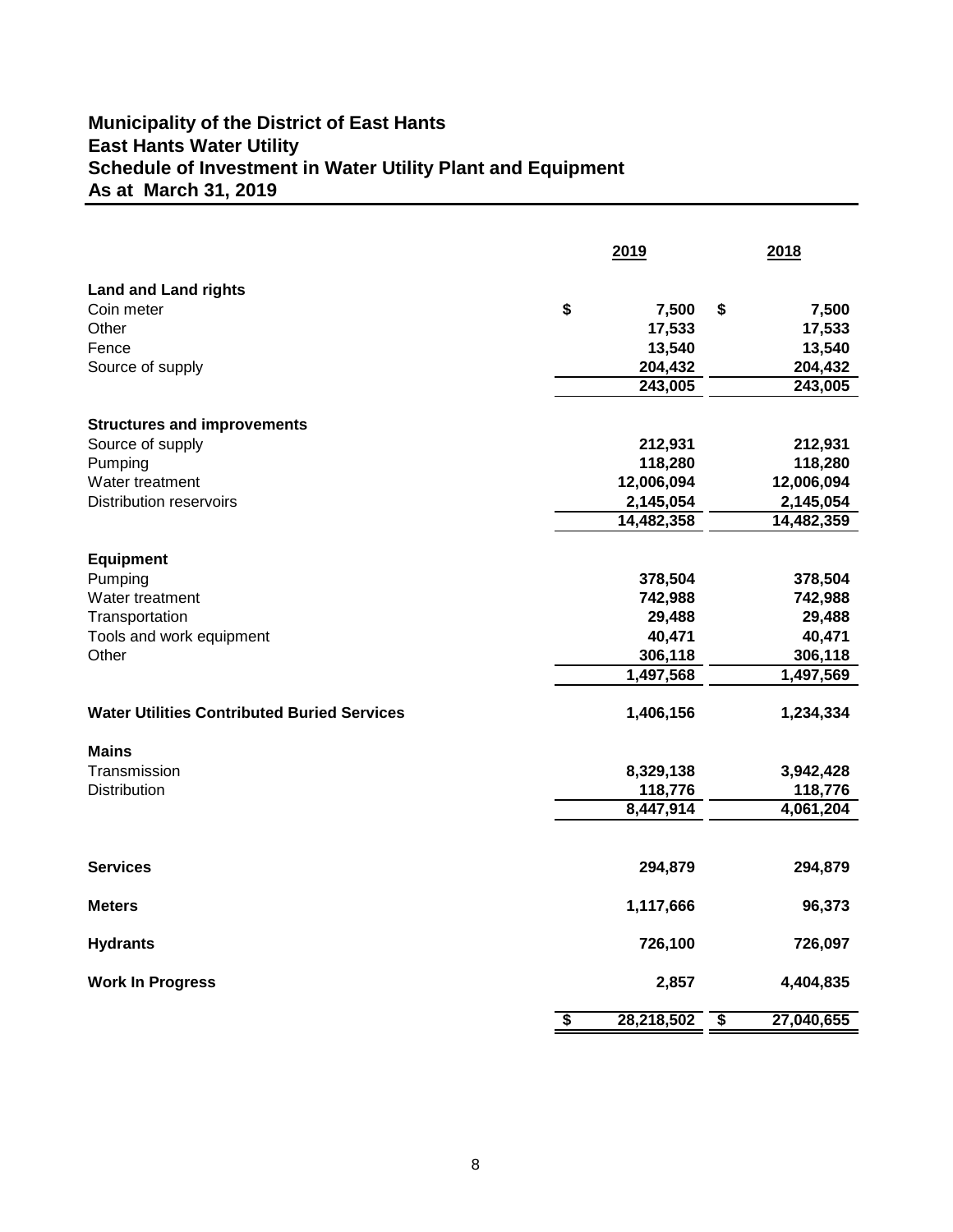# **Municipality of the District of East Hants East Hants Water Utility Operating Fund Schedule to Statement of Financial Activities Year Ended March 31, 2019**

|                                            |                         | 2019    | 2018                                 |         |  |
|--------------------------------------------|-------------------------|---------|--------------------------------------|---------|--|
| <b>Source of Supply</b>                    |                         |         |                                      |         |  |
| Supplies and expenses                      | \$                      | 9,688   | $\overline{\mathbf{3}}$              | 11,600  |  |
| <b>Pumping</b>                             |                         |         |                                      |         |  |
| Power                                      | \$                      | 126,393 | \$                                   | 127,448 |  |
| Maintenance                                |                         | 67,736  |                                      | 87,929  |  |
|                                            | \$                      | 194,129 | $\overline{\boldsymbol{\mathsf{s}}}$ | 215,377 |  |
| <b>Water Treatment</b>                     |                         |         |                                      |         |  |
| Supervision and engineering                | \$                      | 15,063  | \$                                   | 20,653  |  |
| Labour                                     |                         | 171,419 |                                      | 169,334 |  |
| Supplies and expenses                      |                         | 176,913 |                                      | 190,975 |  |
| Maintenance of structures and improvements |                         | 59,390  |                                      | 69,235  |  |
|                                            | \$                      | 422,785 | \$                                   | 450,197 |  |
| <b>Transmission and distribution</b>       |                         |         |                                      |         |  |
| Supervision and engineering                | \$                      | 18,074  | \$                                   | 24,781  |  |
| Labour                                     |                         | 179,042 |                                      | 180,703 |  |
| Maintenance of mains                       |                         | 304,017 |                                      | 267,703 |  |
| Maintenance of other distribution plant    |                         | 8,209   |                                      | 22,726  |  |
| Store expenses                             |                         | 31,259  |                                      | 32,221  |  |
| <b>Transportation expenses</b>             |                         | 7,895   |                                      | 8,486   |  |
|                                            | \$                      | 548,496 | \$                                   | 536,620 |  |
| <b>Administration and general</b>          |                         |         |                                      |         |  |
| Supervision                                | \$                      | 88,938  | \$                                   | 84,762  |  |
| Consumer billing and accounting            |                         | 94,489  |                                      | 94,308  |  |
| Uncollectible accounts                     |                         | 312     |                                      | 4,047   |  |
| General office expenses                    |                         | 91,372  |                                      | 85,136  |  |
| Audit                                      |                         | 6,553   |                                      | 5,888   |  |
| Regulatory expenses                        |                         | 2,578   |                                      | 2,660   |  |
|                                            | $\overline{\mathbf{s}}$ | 284,242 | $\overline{\boldsymbol{\mathsf{s}}}$ | 276,801 |  |